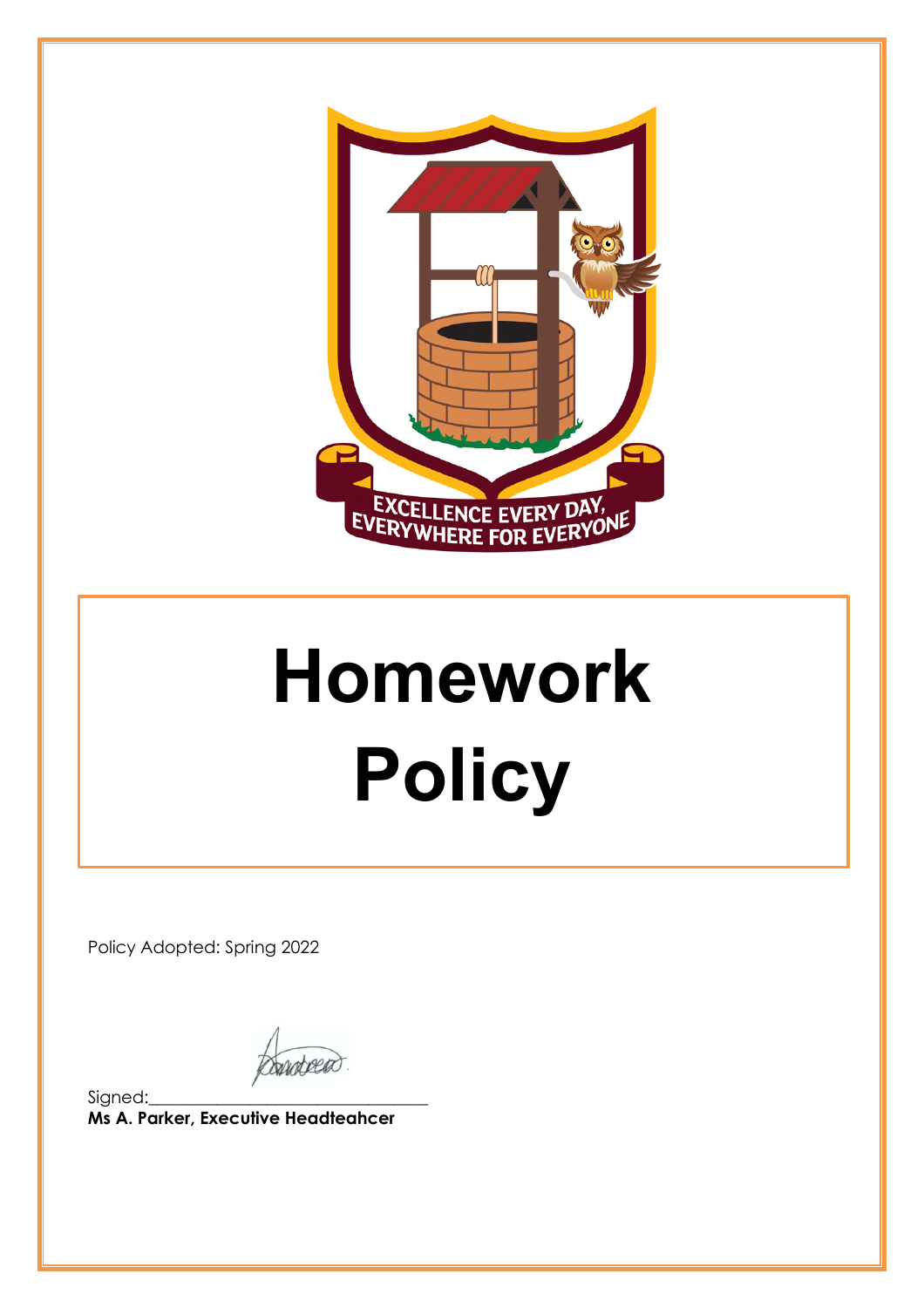# **1.Rationale**

1.1 The purpose of homework is to develop effective partnerships in children's learning between home and school; to consolidate and reinforce skills and understanding; to extend school learning to develop a creative, learning culture/ethos and to encourage older pupils to be self-motivated and disciplined in their study.

### **1.2 Homework tasks are planned for alongside weekly planning to ensure that there is progression in learning.**

Tasks are the same across the year group and are differentiated to provide appropriate challenge. Homework tasks are explained thoroughly to children in class before they come home. Children are encouraged to come back to their teachers for additional guidance before the homework hand in date if this is necessary.

### **1.3 Feedback on homework is meaningful and prompt.**

Homework is marked promptly, with next steps offered where this is appropriate. Homework tasks may feed into classwork and feedback is then given in this context. Feedback is prompt so that learning points from the homework are still relevant and in the child's mind.

### **1.4 There are high expectations for the completion of homework and its presentation.**

Children are expected to finish their homework task within the time limit set so that the work can be fed back during lessons. Homework is given out on Fridays and is due back on Wednesdays. Children who have difficulties in completing tasks may be able to attend a 'Homework Club' at lunchtimes. Homework is expected to be presented in a neat and organised way and guidance on this is given in the front cover of each homework book.

## **1.5 Parents/carers are aware of the role they play in their child's homework.**

All children will need to be given time, space and encouragement to learn at home. With many homework tasks children will benefit from adult support. Parents/Carers need to sign the homework to acknowledge that it has been seen

| <b>Year Group</b><br>Reception<br>One    |                                                                                                                                                                              | <b>Homework Tasks</b><br>Reading, Phonics work<br>Reading, Spelling, Number bonds |         |  |                   |                                                                                                                                     |  |                          |                                                               |
|------------------------------------------|------------------------------------------------------------------------------------------------------------------------------------------------------------------------------|-----------------------------------------------------------------------------------|---------|--|-------------------|-------------------------------------------------------------------------------------------------------------------------------------|--|--------------------------|---------------------------------------------------------------|
|                                          |                                                                                                                                                                              |                                                                                   |         |  | <b>Year Group</b> | <b>Breakdown of Time</b>                                                                                                            |  | <b>Minimum Task Time</b> | Ongoing<br><b>Homework</b>                                    |
|                                          |                                                                                                                                                                              |                                                                                   |         |  | Two               | Spellings<br>٠<br>X tables<br>$\bullet$<br>1x written math task weekly<br>1x comprehension task from<br>$\bullet$<br>Spring Onwards |  | 30 mins                  | Daily Reading<br>Learning times<br>tables and<br>number facts |
| <b>Years Three</b><br>and Four<br>(LKS2) | 1 x home learning task<br>$\bullet$<br>weekly<br>1 x written math task weekly<br>Spelling words for weekly<br>$\bullet$<br>spelling test with an<br>additional spelling task |                                                                                   | 40 mins |  |                   |                                                                                                                                     |  |                          |                                                               |
| Years 5 and<br>6 (UKS2)                  | 1 x home learning task<br>$\bullet$<br>weekly                                                                                                                                |                                                                                   | 1 hour  |  |                   |                                                                                                                                     |  |                          |                                                               |

# **2. Homework Times**